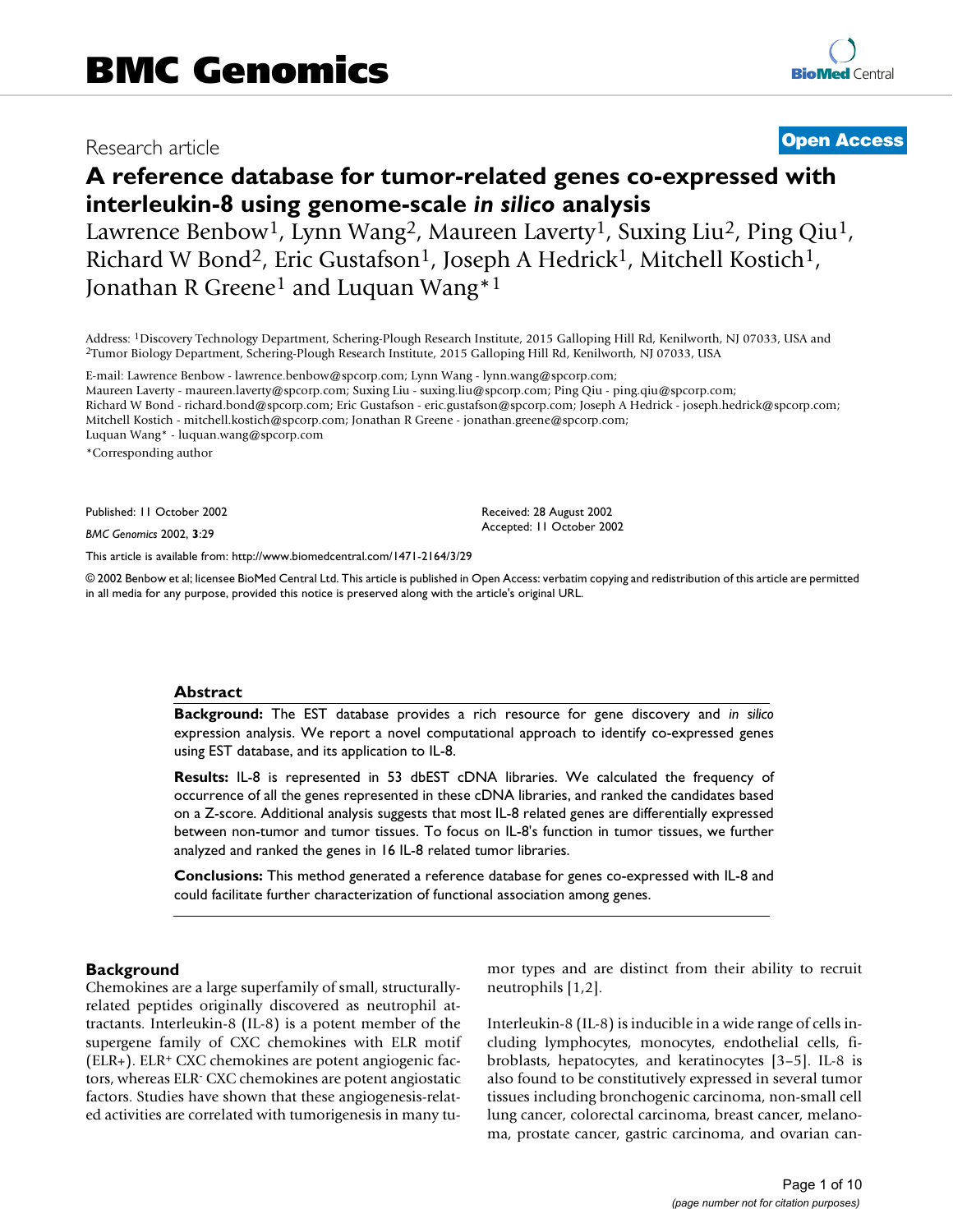|              | <b>Total Libraries</b> |               |           | <b>Tumor Libraries</b> |        |                 |
|--------------|------------------------|---------------|-----------|------------------------|--------|-----------------|
| Gene(s)      | <b>EST<sub>s</sub></b> | <b>Clones</b> | Libraries | <b>EST<sub>s</sub></b> | Clones | Libraries       |
| $IL-8$       | 329649                 | 306888        | 53        | 173152                 | 171521 | 16              |
| $GRO-\alpha$ | 337364                 | 349476        | 34        | 175968                 | 174072 | $\overline{13}$ |
| $GRO-\beta$  | 224993                 | 213645        | 27        | 161390                 | 159808 | 12              |
| dbEST Total  | 3350920                | 3043217       | 4419      | 896990                 | 864427 | 2734            |
|              |                        |               |           |                        |        |                 |

 $\boldsymbol{\Gamma}$ able I: dbEST cDNA library summary. The cDNA libraries are catalogued into libraries where IL-8, GRO- $\alpha$ , or GRO- $\beta$  is represented. **Tumor libraries are cDNA libraries prepared from tumor tissues or tumor cell lines based on dbEST library annotation. See Additional file 1 for the detailed description of cDNA libraries where IL-8 is represented.**

cer. While IL-8 has been implicated in growthpotentiation [6], angiogenesis [7], metastasis [3,8], and tumorigenesis [3,6] of various tumors, its specific role remains unclear. Several observations support the assertion that a complex interaction between IL-8 and several other growth factors, cytokines, or other proteins is responsible for these tumor-related events [5,9–13]. Growth regulated protein alpha (GRO- $\alpha$ ), beta (GRO- $\beta$ ), and ENA-78 have been reported to be co-induced with IL-8 in A549 cells stimulated with two proinflammatory cytokines, IL-1 $\beta$ and TNF- $\alpha$  [14]. This result is consistent with the presence of nuclear factor kappa B ( $NF-KB$ ) consensus binding sites in the promoter regions of all three genes [4,15]. In addition, GRO- $\alpha$  and - $\beta$  are also members of the ELR+ CXC cytokine family that are reported to be important mediators of tumorigenesis through their angiogenic properties [2,16]. They both share one of the IL-8 receptors, CXCR2, which has been postulated to regulate the ELR+ CXC chemokine-mediated angiogenesis and resulting-tumorigenesis [1]. These observations suggest that GRO- $\alpha$  and -β may exhibit expression profiles similar to IL-8. Coordinated expression of these and other factors with IL-8 in certain tumor tissues suggests that they may be functionally associated with IL-8 in these tumors. In order to fully understand IL-8's role in these events, it is important to investigate these coordinately expressed genes. A systematic, unbiased approach to identification and ranking of proteins related to IL-8's expression in tumor tissues/cells may help to define the scope of IL-8's role in tumorigenicity and important related interactions with other factors.

There are over 3 million human Expressed Sequence Tag (EST) records in GenBank (Table 1), which is still growing rapidly. EST sequences in GenBank are derived from cDNA libraries generated from a vast array of tissue types including normal, disease-state, and variously treated tissues. The number of EST clones is reported to be proportional to the abundance of cognate transcripts in the tissue

or cell type used to make the cDNA library and thus the EST distribution can provide a quantitative assessment of differential expression of a gene [17]. The expanding tissue diversity and EST coverage have increased the statistical power of EST-distribution based expression analysis. An approach using EST expression data as a binary variable (present or absent in a cDNA library) has previously identified prostate cancer-associated genes [18]. We are reporting here a novel *in silico* approach for identification of genes whose mRNA are enriched in libraries where IL-8 is represented. We focused on ESTs from cDNA libraries in which IL-8 has been sequenced at least once and analyzed the EST frequency of occurrence for all other genes in these IL-8 related cDNA libraries. Those cDNA libraries were further catalogued into tumor and non-tumor libraries, which allowed us to identify genes whose expression profile is closely related to that of IL-8 in tumor tissues.

# **Results**

# <span id="page-1-0"></span>*Genes co-expressed with IL-8*

We found that IL-8 has been sequenced in 53 dbEST cDNA libraries (Table 1 and Additional file 1). Using these cDNA libraries (referred to as IL-8 tissue), we generated a reference database for all the genes and their expression profile relationship (measure by Z-score) with IL-8. The complete list of genes is provided in additional file 2, along with a distribution table based on contig size and Zscore (Table [2\)](#page-1-0). A gene could be represented by multiple contigs which represent splice variants and sequencing errors. In this database, we provide the statistics for each contig, including the number of EST clones, cDNA libraries, EST clones in IL-8 tissue, and cDNA libraries in IL-8 tissue. First we evaluated the performance of this search using the distribution analysis results for some known genes (Table [3\)](#page-1-0). The co-expression of IL-8 with IL-6, GRO-  $\alpha$ , and GRO-β in many tissues has been well documented [5,14,19], and those genes are identified here as IL-8 related genes with an IL-8 Z-score  $\geq$  = 3. The GRO- $\gamma$  and ENA-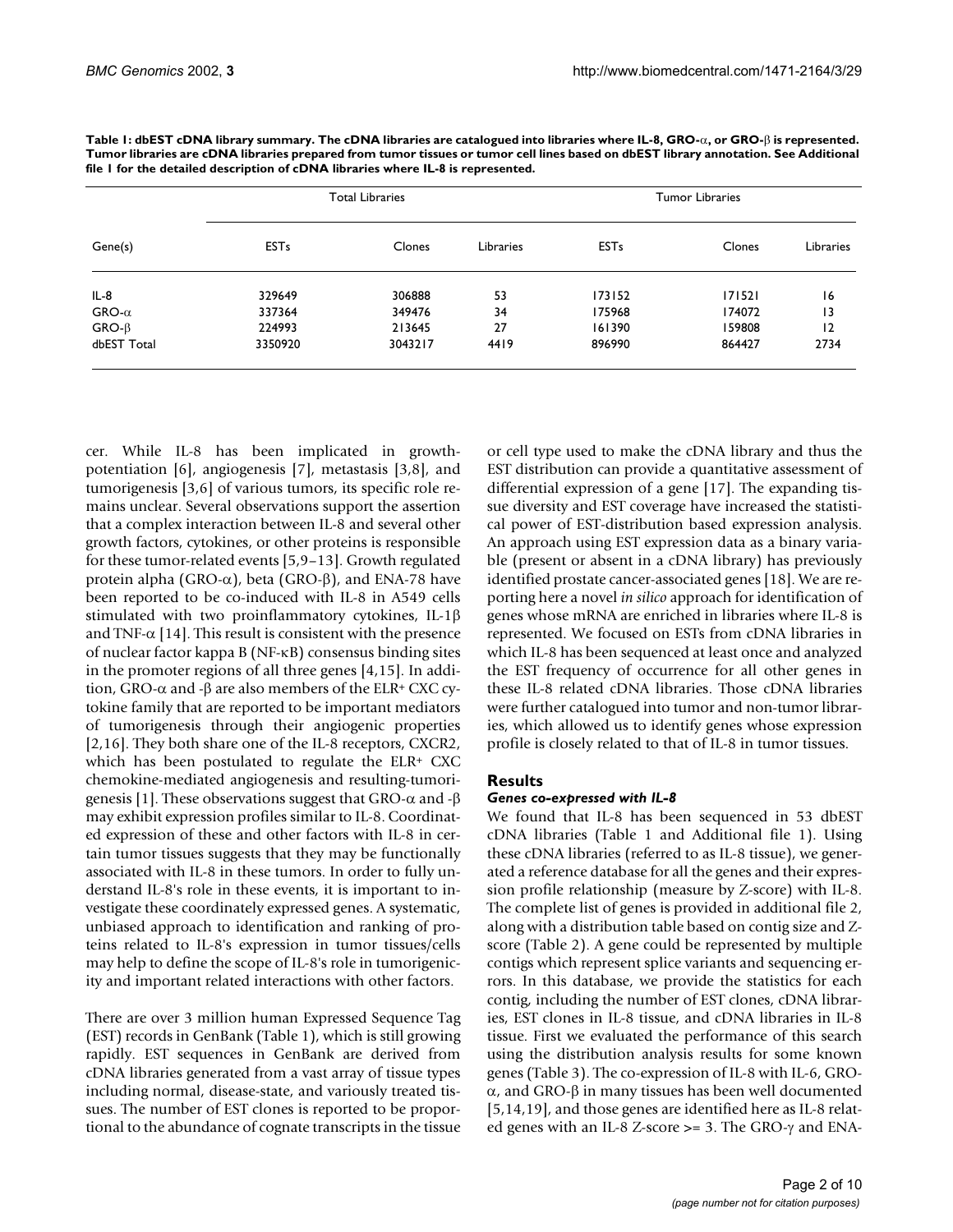|                           | <b>Total Clone Cutoff</b> |           | <b>Z-score Cutoff</b> |     |     |
|---------------------------|---------------------------|-----------|-----------------------|-----|-----|
|                           |                           | <b>NC</b> |                       | 2   | 3   |
| IL-8 Contigs              | 5                         | 15222#    | 3130                  | 991 | 352 |
|                           | 10                        | 14700     | 2662                  | 755 | 274 |
|                           | 50                        | 8063      | 1010                  | 249 | 98  |
|                           | 100                       | 3243      | 393                   | 102 | 36  |
| <b>IL-8 Tumor Contigs</b> | 5                         | $10016^$  | 1987                  | 577 | 198 |
|                           | 10                        | 9776      | 1825                  | 520 | 183 |
|                           | 50                        | 6677      | 985                   | 281 | 102 |
|                           | 100                       | 3020      | 403                   | 115 | 42  |

**Table 2: Contigs identified in IL-8 tissue and IL-8-tumor tissue. Contigs are catalogued using different Z-score and total clone cutoffs. Total Clone: The total number of clones from all cDNA libraries within a contig. IL-8 contigs: Contigs identified in IL-8 tissue. IL-8-tumor contigs: Contigs identified in IL-8-tumor tissue. NC: no Z-score cutoff is applied.**

# See Additional file 2 for detailed list. ^See Additional file 3 for detailed list.

**Table 3: EST Clone distribution for some known IL-8 related genes in the IL-8 tissue. Total Clones: The total number of clones from all cDNA libraries. IL-8 Clones: The number of clones from IL-8 tissue.**

| Gene                    | <b>Total Clones</b> | IL-8 Clones | IL-8 Z-score |
|-------------------------|---------------------|-------------|--------------|
| $IL-6$                  | 44                  | 24          | 4.1          |
|                         | 52                  | 25          | 3.2          |
| GRO-α<br>GRO-β<br>GRO-γ | 46                  | 22          |              |
|                         | 8                   |             | 3.9          |
| <b>ENA-78</b>           | 0                   | 4           | 2.8          |
|                         |                     |             |              |

78 [14] also show a high IL-8 Z-score, although the available EST clone number for these two genes is much smaller. Successful identification of these genes demonstrates the value of our *in silico* approach. Besides Z-score, this database can be sorted in many different ways. For example, we can adjust the stringency of correlation by using the number of IL-8 cDNA libraries as a cutoff parameter.

The significance of this study lies in the generation of a complete reference database for IL-8 co-expressed genes. We present here a list of 36 genes with high EST clone count ( $> = 100$ ) and high Z-score ( $> = 3$ ) (referred to as IL-8 genes, I-1, I-2, ..., I-36) (Table [4](#page-3-0)) to illustrate the usage of this reference database. A high EST clone count is used to ensure the statistic significance of the data mining results. IL-8 tissues represent both tumor tissues/cells (IL-8 tumor) and non-tumor tissues/cells (Table 1 and Additional file 1). To generate a tumor expression profile, the percentage of IL-8-tumor clones versus IL-8 clones  $(R_{tu-})$ mor) was calculated for the 36 IL-8 genes. The resulting

graph is shown in Figure [1](#page-3-1). The  $\rm R_{\rm tumor}$  profile reveals a bimodal distribution. In the case of IL-8, tumor clones account for approximately 17% of all IL-8 clones ( $R_{\text{tumor}} =$ 17%). Eleven IL-8 genes exhibit a  $R_{\text{tumor}}$  of greater than 80%; five of these being greater than 95% (kruppel-like factor 2 (KLF2), presenilin 1 (PS1), neural proliferation and differentiation control protein-1 (NPDC1), GW112 and claudin-3). On the other hand, eight genes were not found in any IL-8-tumor related library  $(R_{\text{tumor}} = 0)$ .

For comparison with GRO- $\alpha$  and GRO- $\beta$ , the ratios of IL-8 clones, GRO- $\alpha$  clones and GRO- $\beta$  clones to total clones(R<sub>il8</sub>, R<sub>GRO- $\alpha$ </sub> and R<sub>GRO-β</sub>) for each IL-8 gene were analyzed. Approximately half of the IL-8 genes show similar correlation with all three chemokines. As an example, GW112 exhibits high correlation with IL-8, GRO- $\alpha$  and - $\beta$  (R<sub>il8</sub> = 69%, R<sub>GRO- $\alpha$ </sub> = 71%, R<sub>GRO-β</sub> = 68%). On the other hand, KLF2 (R<sub>il8</sub> = 71%, R<sub>GRO- $\alpha$ </sub> = 16%, R<sub>GRO-β</sub> = 2%) and PS1 ( $R_{i18}$ = 65%,  $R_{GRO-\alpha}$  = 5%,  $R_{GRO-\beta}$  = 3%) show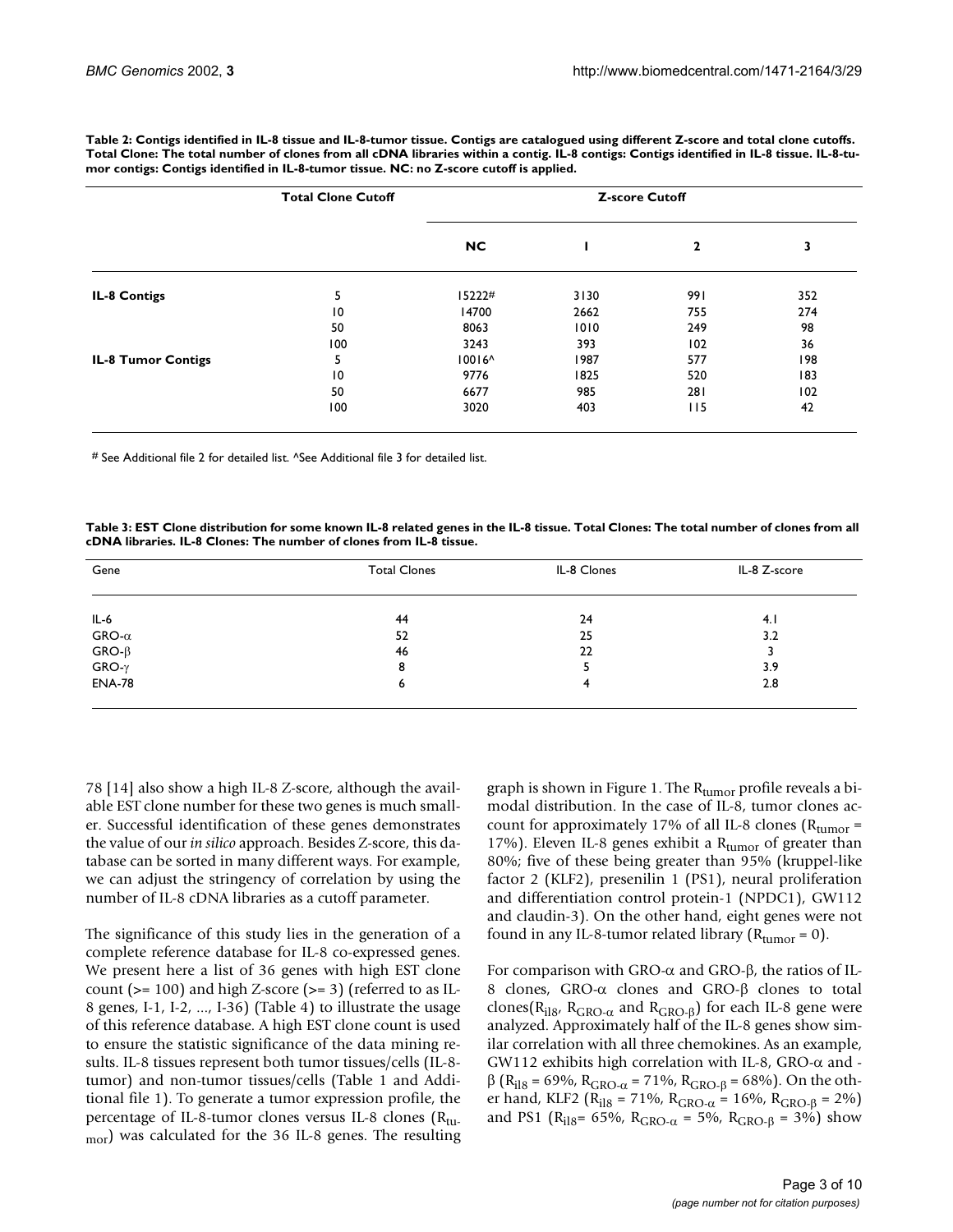

#### <span id="page-3-1"></span>**Figure 1**

**Distribution of IL-8 related genes in tumor cDNA libraries.** The percentage ratio of IL-8-tumor clones/IL-8 clones  $(R_{\text{tumor}})$  was calculated for each IL-8 related gene. The result is plotted here with gene id on the x-axis and  $R_{\text{tumor}}$  on the yaxis. A bimodal distribution is obtained where most genes are either highly associated (>80%) with tumor libraries or they show very little association (<10%) with tumor libraries. Five genes have an  $R_{\text{tumor}}$  value of >95%: KLF2 (99.5%), PS1 (98.9%), NPDC1 (97.9%), GW112 protein (97.4%), and claudin-3 (96.6%).

high correlation with IL-8 and only slight association with GRO-α or GRO-β.

<span id="page-3-0"></span>*Genes co-expressed with IL-8 in tumor tissues or cell lines* A set of tumor cDNA libraries in which IL-8 is expressed (a subset of the IL-8 tissue cDNA libraries), was generated and is referred to as IL-8-tumor tissue. This virtual tissue consists of 16 cDNA libraries (171,521 cDNA clones) (Table 1 and Additional file 1). An IL-8-tumor gene database was established based on these libraries. The complete list of genes is provided in additional file 3, along with a distribution table based on contig size and Z-score (Table [2\)](#page-1-0). We present here 42 candidate genes with relatively high levels of expression in IL-8-tumor tissue (EST clone count >= 100 and IL-8-tumor Z-score >= 3) (referred to as IL-8 tumor genes, IT-1, IT-2, ..., IT-42) (Table 5). To determine

whether these genes are specifically related to IL-8-tumor tissue or whether they are also commonly found in tumors lacking IL-8 expression, the ratio between IL-8-tumor clones and general tumor clones  $(R<sub>il8tumor</sub>)$  was plotted for IL-8-tumor genes (Figure [2](#page-5-0)). The R<sub>il8tumor</sub> for all IL-8 tumor genes are greater than 38%, which is much higher than the expected background ratio between IL-8 tumor clones (171521, Table 1) and general tumor clones (864428, Table 1). A few of these genes are highly specific to IL-8-tumor tissues. Most notably GW 112, PS1, and KLF2 show Ril8tumor values of 86%, 81% and 76% respectively.

### **Discussion**

The vast amount of available EST data allows expression analysis based solely on computational methods. It is pos-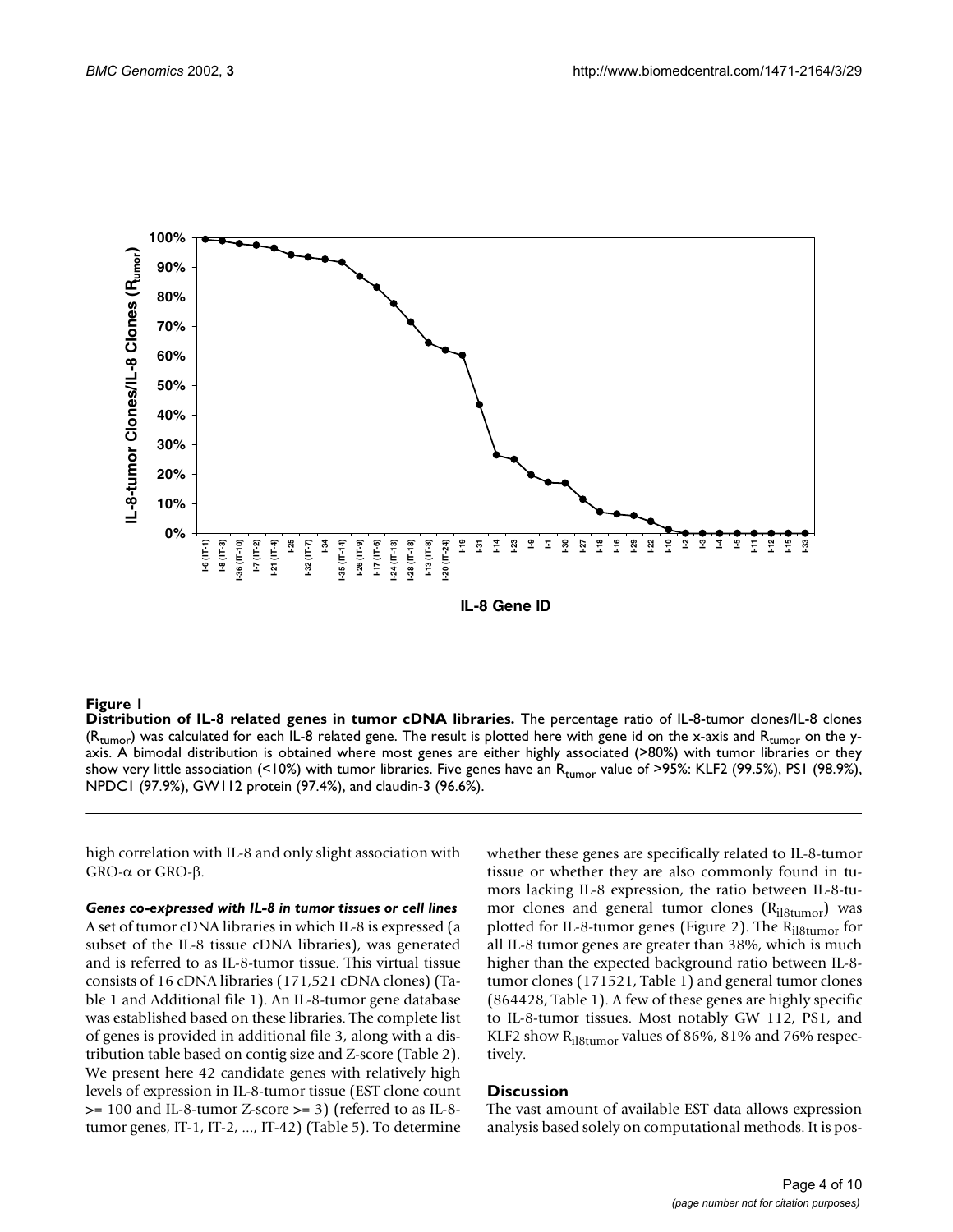| Gene ID  | Definition#                                                               | IL-8 Clones/Total Clones (%) |
|----------|---------------------------------------------------------------------------|------------------------------|
| $  -  $  | IL-8 (SW:P10145)                                                          | 100                          |
| $I-2$    | serum albumin (SW:P02768)                                                 | 88                           |
| $-3$     | fibrinogen gamma-a chain (SW:P02679)                                      | 87                           |
| $ -4$    | aldolase B (P05062)                                                       | 87                           |
| $I-5$    | fibrinogen gamma-B chain (GI:71828)                                       | 74                           |
| $I-6$    | kruppel-like factor 2 (SW:Q9Y5W3)                                         | 71                           |
| $I - 7$  | GW II2 protein (GI: II544538)                                             | 69                           |
| $I-8$    | presenilin I (SW:P49768)                                                  | 65                           |
| $I-9$    | selenoprotein P (Gl:2654365)                                              | 58                           |
| $I-IO$   | beta-fibrinogen (GI:182430)                                               | 57                           |
| $1 - 11$ | splice variant of serum albumin (GI:28592)                                | 56                           |
| $I-I2$   | alpha-1-antitrypsin (SW:P01009)                                           | 56                           |
| $1-13$   | complement factor B (GI:291922)                                           | 53                           |
| $I-I4$   | MSTP032(GI:13376832)                                                      | 52                           |
| $1-15$   | serotransferrin (SW:P02787)                                               | 51                           |
| $I-I6$   | splice variant of fibrinogen B beta (GI:14423575)                         | 51                           |
| $1-17$   | lumican (SW:P51884)                                                       | 50                           |
| $I-I8$   | apolipoprotein A-I (SW:P02647)                                            | 50                           |
| $1-19$   | splice variant of complement component C4A                                | 50                           |
|          | (GI:387438)                                                               |                              |
| $I-20$   | beta-2-microglobulin (SW:P01884)                                          | 49                           |
| $1-21$   | claudin-3 (SW:O15551)                                                     | 49                           |
| $1-22$   | arylacetamide deacetylace (SW:P22760)                                     | 48                           |
| $I-23$   | osteoinductive factor (SW:P20774)                                         | 48                           |
| $1-24$   | hypothetical protein (GI:6807713)                                         | 47                           |
| $1-25$   | tumor-associated calcium signal transducer 1<br>(GI:182906)               | 47                           |
| $1-26$   | transgelin 2 (GI:434763)                                                  | 46                           |
| $1-27$   | complement component C4A (GI:443671)                                      | 45                           |
| $I-28$   | secreted apoptosis related protein 1 (GI:2415415)                         | 45                           |
| $1-29$   | thymosin beta-4 precursor(GI:2143995)                                     | 45                           |
| $I-30$   | secretory granule proteoglycan core protein<br>(SW:PI0124)                | 44                           |
| $1-31$   | ceruloplasmin (SW:P00450)                                                 | 44                           |
| $I-32$   | nonspecific crossreacting antigen (GI:88276)                              | 44                           |
| $I-33$   | plasminogen (SW:P00747)                                                   | 4 <sub>l</sub>               |
| $I-34$   | biglycan (GI:13279002)                                                    | 41                           |
| $1 - 35$ | hypothetical protein (GI:6807932)                                         | 40                           |
| $I-36$   | neural proliferation differentiation and control<br>protein-1 (SW:Q9NQX5) | 39                           |

**Table 4: IL-8 related genes (IL-8 Z-score >= 3 and EST clone >= 100). Total Clones: The total number of clones from all cDNA libraries. IL-8 Clones: The number of clones from IL-8 tissue. These genes are sorted by the ratio of IL-8 clones/total clones and given a gene id (I-1, I-2, ..., I-36).**

# SW: Swissprot accession, GI: GenBank Identifier.

sible to construct a "virtual tissue" based on the expression pattern of a particular gene or group of genes (e.g. tumor marker genes). It is also possible to group genes by tissue type through combining genes from the same source tissue (e.g. tumor, brain, etc.). In this study we have generated "virtual tissues" based on (a) expression of IL-8 in all tissues and (b) expression of IL-8 in tumor tissues. Next we generated lists of genes that are most highly coexpressed with IL-8 in these two virtual tissues. Since the method is not limited to genes previously correlated with

IL-8 expression nor to known genes, we have the opportunity to identify previously overlooked correlations with known or novel genes. In addition, the relative strength of the correlations is measured by a Z-score based on the number of clones representing IL-8 or IL-8-tumor tissue compared with the total number of clones. Assuming that co-expression is related to function, these Z-scores provide a basis for ranking genes according to potential involvement in IL-8's function. This reference database for genes co-expressed with IL-8 can be cross-referenced with other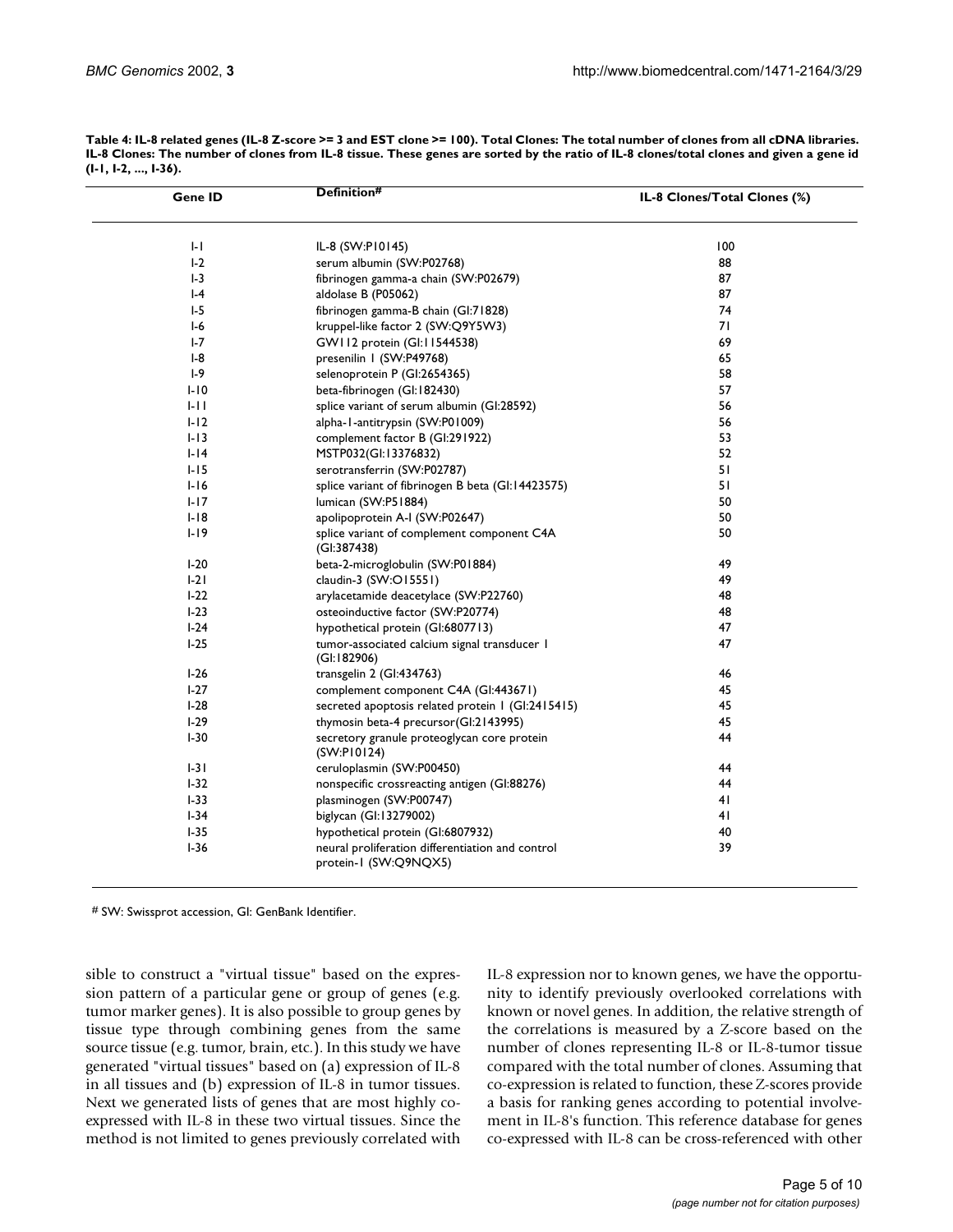

### <span id="page-5-0"></span>**Figure 2**

**Distribution of IL-8-tumor related genes in all tumor cDNA libraries.** The percentage ratio of IL-8-tumor clones/ tumor clones (R<sub>il8tumor</sub>) was calculated for IL-8-tumor related genes. The result is plotted here with gene id on the x-axis and  ${\sf R}_{\sf iB\&tumor}$  on the y-axis, and is ordered by decreasing  ${\sf R}_{\sf iB\&tumor}$ . Only the top half genes (21) with relatively high  ${\sf R}_{\sf iB\&tumor}$  are displayed. The 3 most specific genes are GW112 protein (86.2%), PS1 (81.1%), and KLF2 (76.4%).

large scale expression analyses, such as microarray experiments, to help decipher the regulation network and the functions of IL-8 and IL-8 co-expressed genes.

Among the genes most highly correlated with IL-8 in tumor tissues are KLF2, PS1, VEGF, and tumor necrosis factor receptor-1 (TNFR-1), lumican (keratin sulfate proteoglycan), claudin-3, and perlecan. Cytokines (IL-2 and IL-7) induce the expression of KLF2 in activated T cells which correlates with their survival [20]. They suggest that KLF2 may be involved in avoiding activation-induced cell death. It is possible that IL-8 may also mediate similar actions. This type of action could increase the ability of tumor cells to survive under conditions where cells normally apoptose.

Lumican expression has previously been correlated with higher tumor grade, lower estrogen levels in the tumor and younger age of patients in human breast cancer [21]. In addition, lumican is structurally related to both biglycan which is among the top IL-8-tumor related genes and the human embryonal carcinoma marker antigen TRA-1- 60 [22]. These relationships support the hypothesis that lumican may be a tumor related protein involved with IL-8's tumorigenic function.

PS1 was also found to be highly correlated with IL-8 in both the entire list of tissues and specifically in tumor tissues. Based on EST distribution, presenilin 2 (PS2) is less related to IL-8-tumor libraries (Z-score = 0.3, IL-8-tumor clone/Total Clone = 10%). In the breast tumor microarray experiments, unlike PS1, the peak level of expression for PS2 is not in BT-549. PS1 is a gene involved in early-onset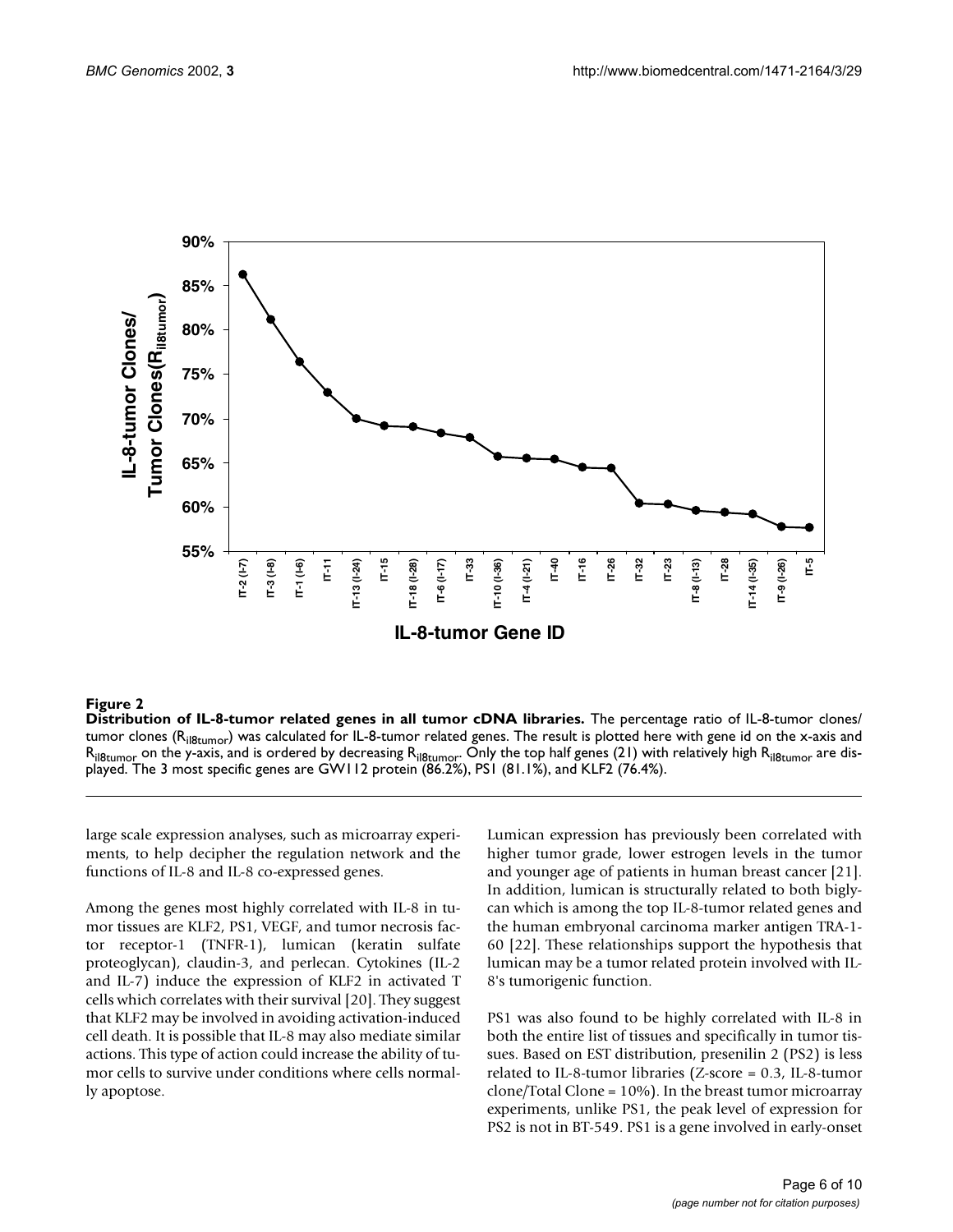| Gene ID   | Definition#                                                                | IL-8 Tumor Clones/Total<br>Clones (%) |
|-----------|----------------------------------------------------------------------------|---------------------------------------|
| $IT-I$    | kruppel-like factor 2 (SW:Q9Y5W3)                                          | 70                                    |
| $IT-2$    | gw II2 protein (GI: II544538)                                              | 68                                    |
| $IT-3$    | presenilin I (SW:P49768)                                                   | 65                                    |
| $IT-4$    | claudin-3 (SW:O15551)                                                      | 47                                    |
| $IT-5$    | similar to EGP314 (GI:6678752)                                             | 43                                    |
| $IT-6$    | lumican (SW:P51884)                                                        | 42                                    |
| $IT - 7$  | nonspecific crossreacting antigen precursor (GI:88276)                     | 41                                    |
| $IT-8$    | complement factor B (GI:291922)                                            | 40                                    |
| $IT-9$    | transgelin 2 (SW:P37802)                                                   | 40                                    |
| $IT - 10$ | neural proliferation, differentiation and control protein-1<br>(SW:Q9NQX5) | 39                                    |
| $IT - II$ | similar to atrophin-1(GI:1732417)                                          | 38                                    |
| $IT-12$   | immunoglobulin mu chain (GI:553361)                                        | 37                                    |
| $IT-13$   | hypothetical protein (GI:6807713)                                          | 37                                    |
| $IT-I4$   | hypothetical protein (Gl:6807932)                                          | 36                                    |
| $IT - 15$ | alpha-1 type III collagen (GI:180414)                                      | 36                                    |
| $IT-I6$   | heparan sulfate proteoglycan perlecan (GI:11602963)                        | 35                                    |
| $IT-I7$   | immunoglobulin alpha-1 heavy chain constant region (GI:184749)             | 35                                    |
| $IT-18$   | secreted apoptosis related protein 1 (GI:2415415)                          | 32                                    |
| $IT - 19$ | anterior gradient 2 (Xenopus laevis) homolog (GI:3779197)                  | 31                                    |
| $IT-20$   | elongation factor 1-alpha 1 (SW:P10126)                                    | 31                                    |
| $IT-2I$   | signal recognition particle 9 kd protein (SW:P49458)                       | 31                                    |
| $IT-22$   | similar to CDK5 activator-binding protein C53 (GI:10435740)                | 31                                    |
| $IT-23$   | alpha-2-macroglobulin (SW:P01023)                                          | 31                                    |
| $IT-24$   | beta-2-microglobulin (GI:179318)                                           | 30                                    |
| $IT-25$   | vascular endothelial growth factor (GI:3712669)                            | 30                                    |
| $IT-26$   | unknown                                                                    | 30                                    |
| $IT-27$   | similar to UNC-93 (GI:4263743)                                             | 30                                    |
| $IT-28$   | human C4 complement (GI:387438)                                            | 30                                    |
| $IT-29$   | t-complex protein 1, eta subunit (SW:Q99832)                               | 29                                    |
| $IT-30$   | plasma protease C1 inhibitor (SW:P05155)                                   | 28                                    |
| $IT-3I$   | tumor necrosis factor receptor 1 (SW:P19438)                               | 28                                    |
| $IT-32$   | DRAL gene product (GI:1160932)                                             | 28                                    |
| $IT-33$   | unknown                                                                    | 28                                    |
| $IT-34$   | AF-6 (GI:3452572)                                                          | 28                                    |
| $IT-35$   | ubiquitin (SW:P02248)                                                      | 27                                    |
| $IT-36$   | unnamed protein product (GI:7023247)                                       | 27                                    |
| $IT-37$   | 45 kda calcium-binding protein (SW:Q61112)                                 | 27                                    |
| $IT-38$   |                                                                            | 27                                    |
| $IT-39$   | ERF-2 (GI:509778)                                                          | 26                                    |
|           | E74-like factor 3 (GI:1754538)                                             |                                       |
| $IT-40$   | connective tissue growth factor (GI:984956)                                | 26                                    |
| $IT-4I$   | mouse phospholipase D3 (GI:7242181)                                        | 25                                    |
| $IT-42$   | KIAA1536 protein (GI:7959339)                                              | 25                                    |

**Table 5: IL-8-tumor related genes (Zscore >= 3 and EST clone >= 100). Total Clones: The total number of clones from all cDNA libraries. IL-8 Tumor Clones: The number of clones from IL-8-tumor tissue. These are sorted by the ratio of IL-8-tumor clones/total clones and given a gene id (IT-1, IT-2, ..., IT-42).**

# SW: Swissprot accession, GI: GenBank Identifier.

familial Alzheimer's disease. There is accumulating evidence that mutations in PS1 accelerate neurodegeneration and facilitate apoptosis, and some researchers [23] suggest an association with the p53 signal transduction pathway. It was suggested that down-regulation of PS1 by wildtype p53 and also p21WAF-1 may be independent mechanisms leading to apoptosis and tumor suppression [24]. Our data correlating PS1 with IL-8-tumor related tissue also suggest a potential anti-apoptotic role for PS1 in tumorigenesis.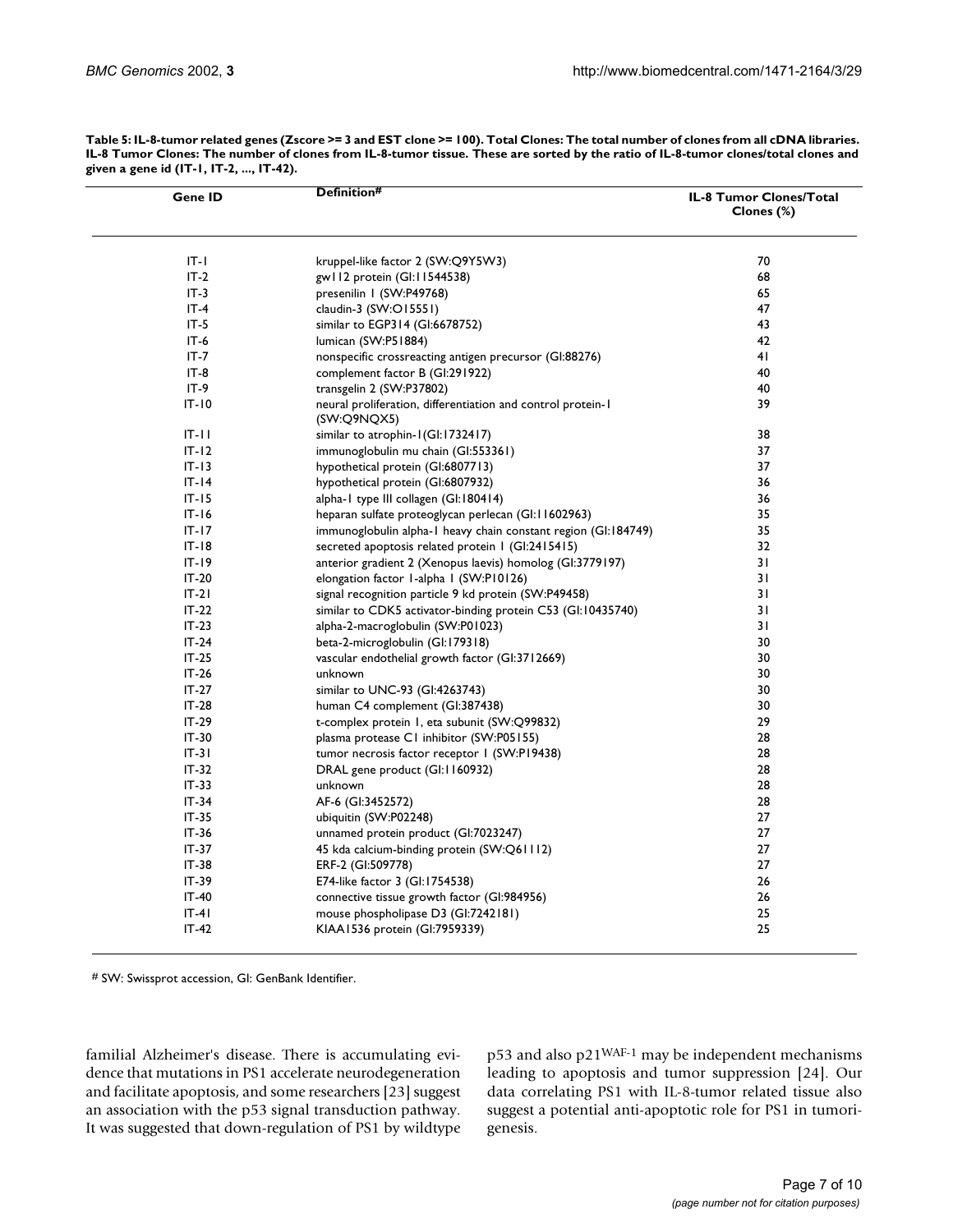Vascular endothelial growth factor (VEGF), like IL-8, is a potent mediator of angiogenesis. VEGF has been shown to regulate angiogenesis and metastasis of bladder cancer [25] and several recent studies have reported correlations with IL-8 in several cell types including bladder cancer (TCC), non-small cell lung cancer (NSCLC) [26,27], human brain microvascular endothelial cells (HBMECS) [28] and monocytes [29]. These data collectively demonstrate the correlation of VEGF with IL-8 in tumor tissues.

TNF- $\alpha$  is a well-characterized, potent inducer of IL-8 transcription and an anti-apoptotic agent [30–32]. Roebuck provides a detailed analysis of IL-8 promoter structure including a promoter recruitment mechanism which involves TNF- $\alpha$  and the cooperativity of NF-kB and NF-IL-6 binding sites [4,32]. TNF- $\alpha$  exerts many of its effects through TNFR-1 and TNFR-2 receptors, thus co-expression of these receptors with IL-8 might be anticipated. Our analysis does reveal a correlation between TNFR-1 and IL-8 expression. Using another bioinformatic approach, Eidelman et al. report a close relationship between IL-8 secretion in cystic fibrosis cells and expression of genes from the TNFR-1/NFkB pathway. As is the case for several other genes found in this study, the TNFR-1/NFkB pathway is associated with p53/p21WAF-1 tumor suppressor systems [33–37].

Our analysis identified several interesting genes co-expressed with IL-8 in tumor tissues which have not previously been associated with IL-8. Along with lumican, claudin-3, KLF2, PS1, VEGF and TNFR-1 mentioned above, these include several secreted proteins (secreted apoptosis related protein 1 and NPDC1) which are also likely to function in coordination with IL-8; several genes from the well-known family of complement factors (C1 esterase, human complement C4A and complement factor B); and several unknown or hypothetical genes. Interestingly, several of the genes correlate with the p53/ p21WAF-1 tumor suppressor network. We expect that some of these genes may present important therapeutic targets at one or more levels in the network of IL-8 mediated interactions related to tumorigenesis.

Like all EST-based expression analysis, there are limitations for this *in silico* method. First, EST-based expression analysis is not suitable for transcripts with low abundance (no or few representative ESTs in the database), which precludes statistical analysis. Second, EST-based expression analysis can only indicate the co-expression of genes, but can not accurately measure the expression level. Third, to generate a comprehensive reference database, we decided not to exclude cDNA libraries based on the sequence depth or special manipulation (e.g. subtraction and normalization). The depth of sequencing and special manipulation are not consistent across cDNA libraries, which could also influence the sensitivity of the analysis.

The computational expression analysis methods developed here are not limited to the identification of IL-8 related genes, but can also be applied to many other proteins of interest. This method is complementary to other large-scale expression analysis methods (e.g. microarray) in that it is not limited by the physical presence of a gene on microarray, thus it offers an unique approach to discovering potential functional links between genes through expression profiling.

# **Methods**

### *In silico expression analysis*

All non-commercial software used in these studies was written in PERL 5.0. Human EST sequence and cDNA library information were retrieved from GenBank (Release 120) and an in-house relational database model (Sybase, SQL Server Release 11.0, CA, Sybase Inc.) was created to mirror the public human EST database (dbEST). The EST sequences were first binned into clusters if they share the same 21 mer tag beginning with ATG or CTG. Next, ESTs in each cluster were assembled into contigs using the PHRAP sequence assembly software (Phil Green, Unpublished). Based on the ESTs corresponding to IL-8 in its cognate contig, we generated a set of cDNA libraries in which IL-8 is represented. This set of libraries is referred to as IL-8 tissue and can be considered as a virtual tissue consisting of 53 cDNA libraries (306,888 cDNA clones) (Table 1 and Additional file 1). We chose contigs consisting of at least 5 EST clones and present in at least 3 IL-8 libraries. The frequency of occurrence (*F*) and Z-score for all the contigs in these cDNA libraries were calculated as:

$$
F = \frac{N_{IL8}}{N_{total}}
$$

$$
Z\text{-score} = \frac{F - \frac{\sum F}{n}}{SDV}
$$

where *N*<sub>IL8</sub> is the number of EST clones in IL-8 tissue for a particular contig,  $N_{total}$  is the total EST clone count in that contig. Contigs were collected into groups based on contig size (number of EST clones in a contig), and small contig groups (< 1000 contigs) were merged together with neighboring groups (similar in contig size) to make sure that there were at least 1000 contigs in each group. The rational for grouping contigs based on size is that the distribution pattern of *F* (i.e. mean and Z-score) may vary for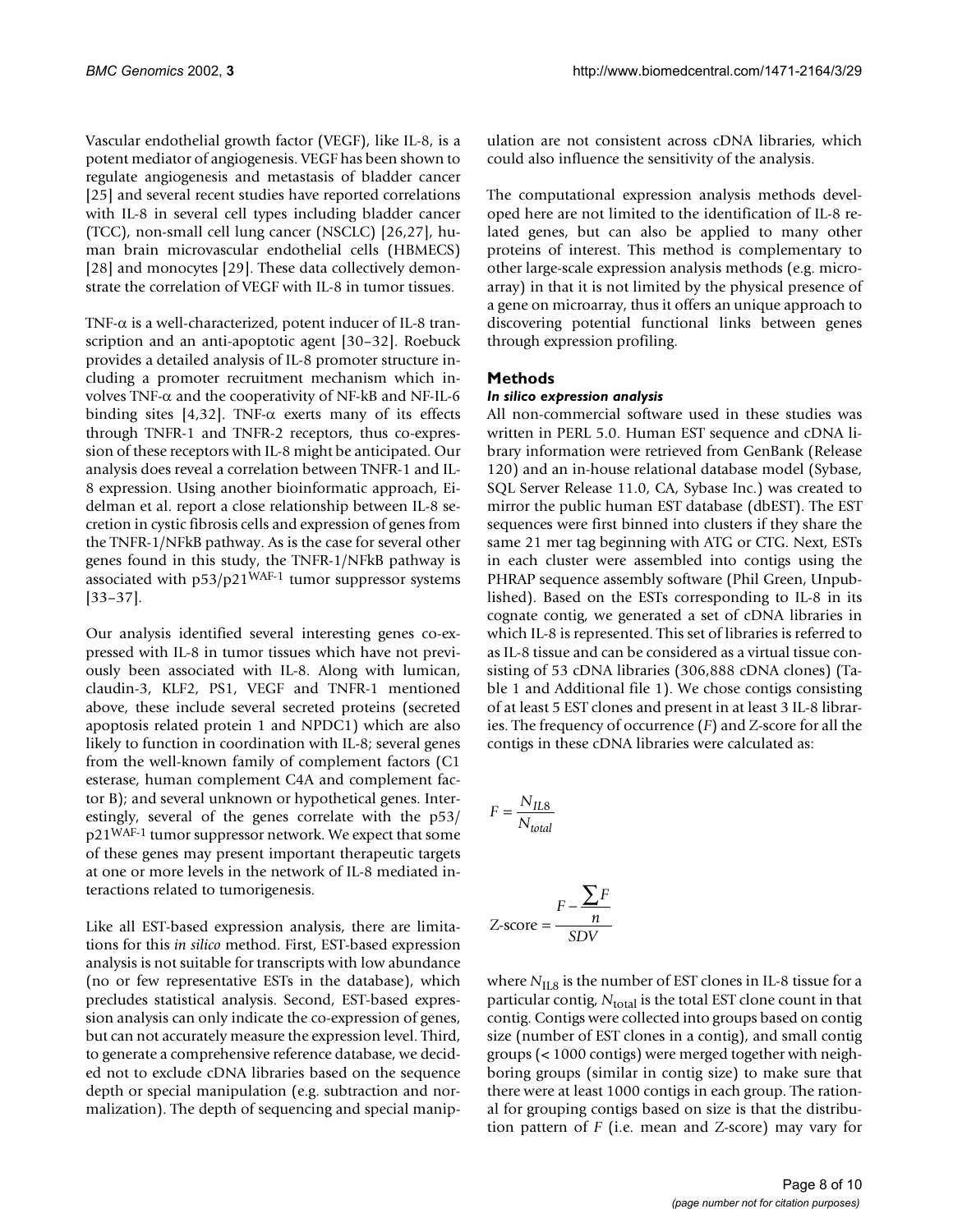contigs of different size. *n* is the total number of contigs in a contig group,  $\Sigma F$  is the sum of *F* in a contig group, and *SDV* is the standard deviation of *F* in a contig group. Assuming a Gaussian Distribution, the fractions of the population that are greater than Z-score *SDV* and also above the mean are 15.87%, 2.28%, and 0.13% for Z-scores of 1, 2, and 3 respectively. Similarly, a set of tumor cDNA libraries (based on their GenBank Annotations) in which IL-8 is represented was generated. This set of libraries is referred to as IL-8-tumor tissue, consisting of 16 cDNA libraries (171,521 cDNA clones) (Table 1 and Additional file 1). Using the method described above, a database for IL-8-tumor candidate genes (using IL-8-tumor tissue) was generated and IL-8-tumor Z-scores were calculated. Databases for GRO- $\alpha$  and GRO- $\beta$  related genes were generated in a similar way using the cDNA libraries where  $GRO-\alpha$  or  $GRO-\beta$  were represented respectively (Table 1).

# **Authors' contributions**

LB and LUW carried out the in silico expression analysis and drafted the manuscript. SL participated in the cataloging of tumor EST libraries. LYW, RB, JG, JH, PQ, EG, ML, and MK participated in design of the study. All authors read and approved the final manuscript.

# **Additional material**

# **Additional File 1**

*IL-8 cDNA Libraries List of all cDNA libraries in which IL-8 has been sequenced at least once.* [Click here for file](http://www.biomedcentral.com/content/supplementary/1471-2164-3-29-S1.doc) [\[http://www.biomedcentral.com/content/supplementary/1471-](http://www.biomedcentral.com/content/supplementary/1471-2164-3-29-S1.doc) 2164-3-29-S1.doc]

# **Additional File 2**

*Contigs identified in IL8 tissue List of contigs that have at least one EST in IL8 tissue.* [Click here for file](http://www.biomedcentral.com/content/supplementary/1471-2164-3-29-S2.xls)

[\[http://www.biomedcentral.com/content/supplementary/1471-](http://www.biomedcentral.com/content/supplementary/1471-2164-3-29-S2.xls) 2164-3-29-S2.xls]

# **Additional File 3**

*Contigs identified in IL8-tumor tissue List of contigs that have at least one EST in IL8-tumor tissue* [Click here for file](http://www.biomedcentral.com/content/supplementary/1471-2164-3-29-S3.xls) [\[http://www.biomedcentral.com/content/supplementary/1471-](http://www.biomedcentral.com/content/supplementary/1471-2164-3-29-S3.xls) 2164-3-29-S3.xls]

# **References**

- 1. [Moore BB, Arenberg DA, Addison CL, Keane MP, Strieter RM:](http://www.ncbi.nlm.nih.gov/entrez/query.fcgi?cmd=Retrieve&db=PubMed&dopt=Abstract&list_uids=9708570) **[Tu](http://www.ncbi.nlm.nih.gov/entrez/query.fcgi?cmd=Retrieve&db=PubMed&dopt=Abstract&list_uids=9708570)[mor angiogenesis is regulated by CXC chemokines.](http://www.ncbi.nlm.nih.gov/entrez/query.fcgi?cmd=Retrieve&db=PubMed&dopt=Abstract&list_uids=9708570)** *J Lab Clin Med* 1998, **132:**97-103
- 2. [Arenberg DA, Polverini PJ, Kunkel SL, Shanafelt A, Hesselgesser J, Ho](http://www.ncbi.nlm.nih.gov/entrez/query.fcgi?cmd=Retrieve&db=PubMed&dopt=Abstract&list_uids=9365108)[ruk R, Strieter RM:](http://www.ncbi.nlm.nih.gov/entrez/query.fcgi?cmd=Retrieve&db=PubMed&dopt=Abstract&list_uids=9365108) **[The role of CXC chemokines in the regula](http://www.ncbi.nlm.nih.gov/entrez/query.fcgi?cmd=Retrieve&db=PubMed&dopt=Abstract&list_uids=9365108)[tion of angiogenesis in non-small cell cancer.](http://www.ncbi.nlm.nih.gov/entrez/query.fcgi?cmd=Retrieve&db=PubMed&dopt=Abstract&list_uids=9365108)** *J Leukoc Biol* 1997, **62:**554-562
- 3. [Shi Q, Abbruzzese JL, Huang S, Fidler IJ, Xiong Q, Xie K:](http://www.ncbi.nlm.nih.gov/entrez/query.fcgi?cmd=Retrieve&db=PubMed&dopt=Abstract&list_uids=10589791) **[Constitu](http://www.ncbi.nlm.nih.gov/entrez/query.fcgi?cmd=Retrieve&db=PubMed&dopt=Abstract&list_uids=10589791)tive and Inducible Interleukin 8 Expression by Hypoxia and [Acidosis Renders Human Pancreatic Cancer Cells More Tu](http://www.ncbi.nlm.nih.gov/entrez/query.fcgi?cmd=Retrieve&db=PubMed&dopt=Abstract&list_uids=10589791)[morigenic and Metastatic.](http://www.ncbi.nlm.nih.gov/entrez/query.fcgi?cmd=Retrieve&db=PubMed&dopt=Abstract&list_uids=10589791)** *Clin Cancer Res* 1999, **5:**3711-3721
- 4. [Roebuck KA:](http://www.ncbi.nlm.nih.gov/entrez/query.fcgi?cmd=Retrieve&db=PubMed&dopt=Abstract&list_uids=10.1089/107999099313866) **[Regulation of Interleukin-8 Gene Expression.](http://www.ncbi.nlm.nih.gov/entrez/query.fcgi?cmd=Retrieve&db=PubMed&dopt=Abstract&list_uids=10.1089/107999099313866)** *J Interferon and Cytokine Res* 1999, **19:**429-438
- 5. [Bar-Eli M:](http://www.ncbi.nlm.nih.gov/entrez/query.fcgi?cmd=Retrieve&db=PubMed&dopt=Abstract&list_uids=9873223) **[Role of Interleukin 8 in Tumor Growth and Metas](http://www.ncbi.nlm.nih.gov/entrez/query.fcgi?cmd=Retrieve&db=PubMed&dopt=Abstract&list_uids=10.1159/000028045)[tasis of Human Melanoma.](http://www.ncbi.nlm.nih.gov/entrez/query.fcgi?cmd=Retrieve&db=PubMed&dopt=Abstract&list_uids=10.1159/000028045)** *Pathobiology* 1999, **67:**12-18
- 6. [Galffy G, Mohammed KA, Dowling PA, Nasreen N, Ward MJ, Antony](http://www.ncbi.nlm.nih.gov/entrez/query.fcgi?cmd=Retrieve&db=PubMed&dopt=Abstract&list_uids=9927048) [VB:](http://www.ncbi.nlm.nih.gov/entrez/query.fcgi?cmd=Retrieve&db=PubMed&dopt=Abstract&list_uids=9927048) **[Interleukin 8: An Autocrine Growth Factor for Malignant](http://www.ncbi.nlm.nih.gov/entrez/query.fcgi?cmd=Retrieve&db=PubMed&dopt=Abstract&list_uids=9927048) [Mesothelioma.](http://www.ncbi.nlm.nih.gov/entrez/query.fcgi?cmd=Retrieve&db=PubMed&dopt=Abstract&list_uids=9927048)** *Cancer Res* 1999, **59:**367-371
- 7. [Arenberg DA, Kunkel SL, Polverini PJ, Glass M, Burdick MD, Strieter](http://www.ncbi.nlm.nih.gov/entrez/query.fcgi?cmd=Retrieve&db=PubMed&dopt=Abstract&list_uids=8675690) [RM:](http://www.ncbi.nlm.nih.gov/entrez/query.fcgi?cmd=Retrieve&db=PubMed&dopt=Abstract&list_uids=8675690) **[Inhibition of Interleukin-8 Reduces Tumorigenesis of](http://www.ncbi.nlm.nih.gov/entrez/query.fcgi?cmd=Retrieve&db=PubMed&dopt=Abstract&list_uids=8675690) [Human Non-Small Cell Lung Cancer in SCID Mice.](http://www.ncbi.nlm.nih.gov/entrez/query.fcgi?cmd=Retrieve&db=PubMed&dopt=Abstract&list_uids=8675690)** *J Clin Invest* 1996, **97:**2792-2802
- 8. [Inoue K, Slaton JW, Kim SJ, Perrotte P, Eve BY, Bar-Eli M, Radinsky R,](http://www.ncbi.nlm.nih.gov/entrez/query.fcgi?cmd=Retrieve&db=PubMed&dopt=Abstract&list_uids=10786697) [Dinney CPN:](http://www.ncbi.nlm.nih.gov/entrez/query.fcgi?cmd=Retrieve&db=PubMed&dopt=Abstract&list_uids=10786697) **[Interleukin 8 Expression Regulates Tumori](http://www.ncbi.nlm.nih.gov/entrez/query.fcgi?cmd=Retrieve&db=PubMed&dopt=Abstract&list_uids=10786697)[genicity and Metastasis in Human Bladder Cancer.](http://www.ncbi.nlm.nih.gov/entrez/query.fcgi?cmd=Retrieve&db=PubMed&dopt=Abstract&list_uids=10786697)** *Cancer Res* 2000, **60:**2290-2299
- 9. Kupper TS, Ballard D, Chua AO, McGuire JS, Flood P, Gubler U: **Human keratinocytes contain mRNA indistinguishable from monocyte interleukin 1 mRNA.** *J Exp Med* 1996, **164:**2095-2100
- 10. [Oxholm A, Oxholm P, Staberg B, Bendtzen K:](http://www.ncbi.nlm.nih.gov/entrez/query.fcgi?cmd=Retrieve&db=PubMed&dopt=Abstract&list_uids=3258527) **[Immunohistochem](http://www.ncbi.nlm.nih.gov/entrez/query.fcgi?cmd=Retrieve&db=PubMed&dopt=Abstract&list_uids=3258527)ical detection of interleukin-1-like molecules and tumor [necrosis factor in human epidermis before and after UV-B ir](http://www.ncbi.nlm.nih.gov/entrez/query.fcgi?cmd=Retrieve&db=PubMed&dopt=Abstract&list_uids=3258527)[radiation in vivo.](http://www.ncbi.nlm.nih.gov/entrez/query.fcgi?cmd=Retrieve&db=PubMed&dopt=Abstract&list_uids=3258527)** *Br J Dermatol* 1988, **118:**369-376
- Kirnbaur R, Kock A, Schwartz T, Urbanski A, Krutman J, Borth Q, An[sel JC, Luger TA:](http://www.ncbi.nlm.nih.gov/entrez/query.fcgi?cmd=Retrieve&db=PubMed&dopt=Abstract&list_uids=2784142) **[Interferon-b2, B-cell differentiation factor 2,](http://www.ncbi.nlm.nih.gov/entrez/query.fcgi?cmd=Retrieve&db=PubMed&dopt=Abstract&list_uids=2784142) [hybridoma growth factor \(interleukin-6\) is expressed and re](http://www.ncbi.nlm.nih.gov/entrez/query.fcgi?cmd=Retrieve&db=PubMed&dopt=Abstract&list_uids=2784142)leased by human epidermal cells and epidermoid carcinoma [cell lines.](http://www.ncbi.nlm.nih.gov/entrez/query.fcgi?cmd=Retrieve&db=PubMed&dopt=Abstract&list_uids=2784142)** *J Immunol* 1989, **142:**1922-1928
- 12. [Yarr M, Palleroni AV, Gilchrest BA:](http://www.ncbi.nlm.nih.gov/entrez/query.fcgi?cmd=Retrieve&db=PubMed&dopt=Abstract&list_uids=2470303) **[Keratinocytes contain an in](http://www.ncbi.nlm.nih.gov/entrez/query.fcgi?cmd=Retrieve&db=PubMed&dopt=Abstract&list_uids=2470303)[terferon like protein that may modulate their growth and](http://www.ncbi.nlm.nih.gov/entrez/query.fcgi?cmd=Retrieve&db=PubMed&dopt=Abstract&list_uids=2470303) [differentiation.](http://www.ncbi.nlm.nih.gov/entrez/query.fcgi?cmd=Retrieve&db=PubMed&dopt=Abstract&list_uids=2470303)** *Ann N Y Acad Sci* 1988, **548:**299-311
- 13. [Shih IM, Elder DE, Hsu MY, Herlyn M:](http://www.ncbi.nlm.nih.gov/entrez/query.fcgi?cmd=Retrieve&db=PubMed&dopt=Abstract&list_uids=7943174) **[Regulation of Mel-CAM/](http://www.ncbi.nlm.nih.gov/entrez/query.fcgi?cmd=Retrieve&db=PubMed&dopt=Abstract&list_uids=7943174) [MUC18 Expression on Melanocytes of Different Stages of](http://www.ncbi.nlm.nih.gov/entrez/query.fcgi?cmd=Retrieve&db=PubMed&dopt=Abstract&list_uids=7943174) [Tumor Progression by Normal Keratinocytes.](http://www.ncbi.nlm.nih.gov/entrez/query.fcgi?cmd=Retrieve&db=PubMed&dopt=Abstract&list_uids=7943174)** *Am J Pathol* 1994, **145:**837-845
- 14. [Walz A, Burgener R, Car B, Baggiolini M, Kunkel SL, Strieter RM:](http://www.ncbi.nlm.nih.gov/entrez/query.fcgi?cmd=Retrieve&db=PubMed&dopt=Abstract&list_uids=1744577) **[Structure and Neutrophil-activating Properties of a Novel](http://www.ncbi.nlm.nih.gov/entrez/query.fcgi?cmd=Retrieve&db=PubMed&dopt=Abstract&list_uids=1744577) [Inflammatory Peptide \(ENA-78\) with Homology to Inter](http://www.ncbi.nlm.nih.gov/entrez/query.fcgi?cmd=Retrieve&db=PubMed&dopt=Abstract&list_uids=1744577)[leukin 8.](http://www.ncbi.nlm.nih.gov/entrez/query.fcgi?cmd=Retrieve&db=PubMed&dopt=Abstract&list_uids=1744577)** *J Exp Med* 1991, **174:**1355-1362
- 15. [Haskill S, Peace A, Morris J, Sporn SA, Anthony A, Lee SW, Smith T,](http://www.ncbi.nlm.nih.gov/entrez/query.fcgi?cmd=Retrieve&db=PubMed&dopt=Abstract&list_uids=2217207) [Martin G, Ralph P, Sager R:](http://www.ncbi.nlm.nih.gov/entrez/query.fcgi?cmd=Retrieve&db=PubMed&dopt=Abstract&list_uids=2217207) **Identification of three related human** *GRO* **[genes encoding cytokine functions.](http://www.ncbi.nlm.nih.gov/entrez/query.fcgi?cmd=Retrieve&db=PubMed&dopt=Abstract&list_uids=54822)** *Proc Natl Acad Sci* 1990, **87:**7732-7736
- 16. [Belperio JA, Kean MP, Arenberg DA, Addison CL, Ehlert JE, Burdick](http://www.ncbi.nlm.nih.gov/entrez/query.fcgi?cmd=Retrieve&db=PubMed&dopt=Abstract&list_uids=10914483) [MD, Strieter RM:](http://www.ncbi.nlm.nih.gov/entrez/query.fcgi?cmd=Retrieve&db=PubMed&dopt=Abstract&list_uids=10914483) **[CXC chemokines in angiogenesis.](http://www.ncbi.nlm.nih.gov/entrez/query.fcgi?cmd=Retrieve&db=PubMed&dopt=Abstract&list_uids=10914483)** *J Leukoc Biol* 2000, **68:**1-8
- 17. [Audic S, Claverie J:](http://www.ncbi.nlm.nih.gov/entrez/query.fcgi?cmd=Retrieve&db=PubMed&dopt=Abstract&list_uids=9331369) **[The significance of Digital Gene Expression](http://www.ncbi.nlm.nih.gov/entrez/query.fcgi?cmd=Retrieve&db=PubMed&dopt=Abstract&list_uids=9331369) [Profiles.](http://www.ncbi.nlm.nih.gov/entrez/query.fcgi?cmd=Retrieve&db=PubMed&dopt=Abstract&list_uids=9331369)** *Genome Res* 1997, **7:**986-995
- 18. [Walker MG, Volkmuth W, Sprinzak E, Hodgson D, Klinger T:](http://www.ncbi.nlm.nih.gov/entrez/query.fcgi?cmd=Retrieve&db=PubMed&dopt=Abstract&list_uids=10613842) **[Pre](http://www.ncbi.nlm.nih.gov/entrez/query.fcgi?cmd=Retrieve&db=PubMed&dopt=Abstract&list_uids=10.1101/gr.9.12.1198)[diction of Gene Function by Genome-Scale Expression Anal](http://www.ncbi.nlm.nih.gov/entrez/query.fcgi?cmd=Retrieve&db=PubMed&dopt=Abstract&list_uids=10.1101/gr.9.12.1198)[ysis: Prostate Cancer-Associated Genes.](http://www.ncbi.nlm.nih.gov/entrez/query.fcgi?cmd=Retrieve&db=PubMed&dopt=Abstract&list_uids=10.1101/gr.9.12.1198)** *Genome Res* 1999, **9:**1198-1203
- 19. [Loukinova E, Dong G, Enamorado-Ayalya I, Thomas GR, Chen Z, Sch](http://www.ncbi.nlm.nih.gov/entrez/query.fcgi?cmd=Retrieve&db=PubMed&dopt=Abstract&list_uids=10918606)[reiber H, Van Waes C:](http://www.ncbi.nlm.nih.gov/entrez/query.fcgi?cmd=Retrieve&db=PubMed&dopt=Abstract&list_uids=10918606) **Growth Regulated Oncogene- [expres](http://www.ncbi.nlm.nih.gov/entrez/query.fcgi?cmd=Retrieve&db=PubMed&dopt=Abstract&list_uids=10.1038/sj.onc.1203687)sion by murine squamous cell carcinoma promotes tumor [growth, metastasis, leukocyte infiltration and angiogenesis](http://www.ncbi.nlm.nih.gov/entrez/query.fcgi?cmd=Retrieve&db=PubMed&dopt=Abstract&list_uids=10.1038/sj.onc.1203687) [by a host CXC receptor-2 dependent mechanism.](http://www.ncbi.nlm.nih.gov/entrez/query.fcgi?cmd=Retrieve&db=PubMed&dopt=Abstract&list_uids=10.1038/sj.onc.1203687)** *Oncogene* 2000, **19:**3477-3486
- 20. [Schober SL, Kuo CT, Schluns KS, Lefrancois L, Leiden JM, Jameson SC:](http://www.ncbi.nlm.nih.gov/entrez/query.fcgi?cmd=Retrieve&db=PubMed&dopt=Abstract&list_uids=10490960) **[Expression of the Transcription Factor Lung Kruppel-Like](http://www.ncbi.nlm.nih.gov/entrez/query.fcgi?cmd=Retrieve&db=PubMed&dopt=Abstract&list_uids=10490960) [Factor is Regulated by Cytokines and Correlates with Sur](http://www.ncbi.nlm.nih.gov/entrez/query.fcgi?cmd=Retrieve&db=PubMed&dopt=Abstract&list_uids=10490960)[vival of Memory T Cells In Vitro and In Vivo.](http://www.ncbi.nlm.nih.gov/entrez/query.fcgi?cmd=Retrieve&db=PubMed&dopt=Abstract&list_uids=10490960)** *J Immunol* 1999, **163:**3662-3667
- 21. [Leygue E, Snell L, Dotzlaw H, Hole K, Hiller-Hitchcock T, Roughley](http://www.ncbi.nlm.nih.gov/entrez/query.fcgi?cmd=Retrieve&db=PubMed&dopt=Abstract&list_uids=9537227) [PJ:](http://www.ncbi.nlm.nih.gov/entrez/query.fcgi?cmd=Retrieve&db=PubMed&dopt=Abstract&list_uids=9537227) **[Expression of Lumican in Human Breast Carcinoma.](http://www.ncbi.nlm.nih.gov/entrez/query.fcgi?cmd=Retrieve&db=PubMed&dopt=Abstract&list_uids=9537227)** *Cancer Res* 1998, **58:**1348-1352
- 22. [Badcock G, Pigott C, Goepel J, Andrews PW:](http://www.ncbi.nlm.nih.gov/entrez/query.fcgi?cmd=Retrieve&db=PubMed&dopt=Abstract&list_uids=10493530) **[The human embry](http://www.ncbi.nlm.nih.gov/entrez/query.fcgi?cmd=Retrieve&db=PubMed&dopt=Abstract&list_uids=10493530)[onal carcinogenic marker antigen TRA-1-60 is a sialated](http://www.ncbi.nlm.nih.gov/entrez/query.fcgi?cmd=Retrieve&db=PubMed&dopt=Abstract&list_uids=10493530) [keratan sulfate proteoglycan.](http://www.ncbi.nlm.nih.gov/entrez/query.fcgi?cmd=Retrieve&db=PubMed&dopt=Abstract&list_uids=10493530)** *Cancer Res* 1999, **59:**4715-4719
- 23. [Amson R, Lasalle JM, Halley H, Prieur S, Lethrosne F, Roperch JP, Is](http://www.ncbi.nlm.nih.gov/entrez/query.fcgi?cmd=Retrieve&db=PubMed&dopt=Abstract&list_uids=10.1073/pnas.97.10.5346)[raeli D, Gendron MC, Duyckaerts C, Checler F, Dausset J, Cohen D,](http://www.ncbi.nlm.nih.gov/entrez/query.fcgi?cmd=Retrieve&db=PubMed&dopt=Abstract&list_uids=10.1073/pnas.97.10.5346) [Oren M, Telerman A:](http://www.ncbi.nlm.nih.gov/entrez/query.fcgi?cmd=Retrieve&db=PubMed&dopt=Abstract&list_uids=10.1073/pnas.97.10.5346) **[Behavioral alterations associated with](http://www.ncbi.nlm.nih.gov/entrez/query.fcgi?cmd=Retrieve&db=PubMed&dopt=Abstract&list_uids=25831)**